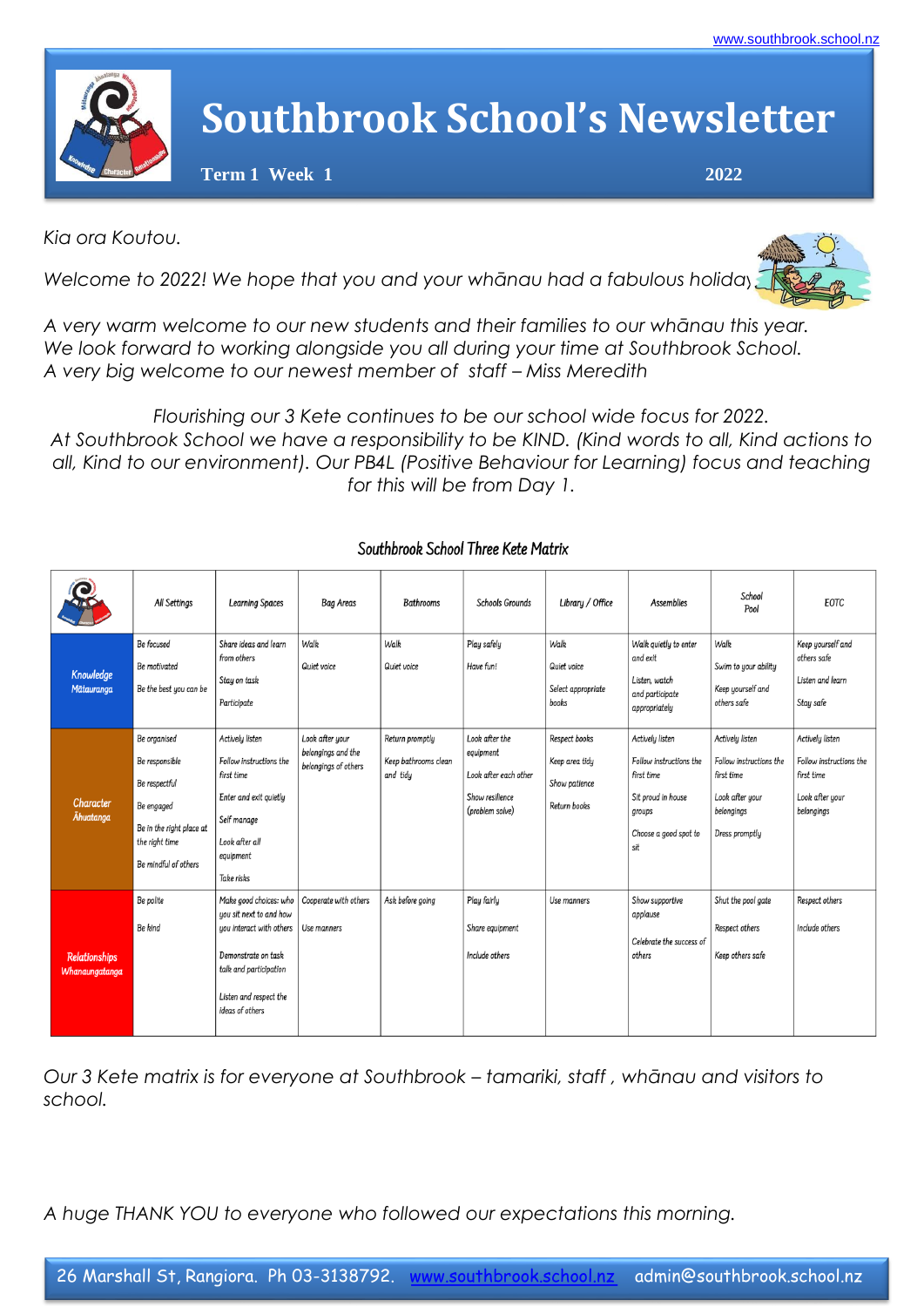*Through following our expectations we are doing everything we can to protect our vulnerable students and staff.*

| 'elcome<br>School is OPEN for<br>onsite learning.                                 |  | MASKS are mandatory for all<br>parents/caregivers if onsite.                |  | MASKS are mandatory for all<br>students Y4-8 when inside.<br>MASKS are encouraged for<br>Year 3 students in Ngahere. | NO parents /<br>caregivers<br>onsite is<br>preferred. |  |
|-----------------------------------------------------------------------------------|--|-----------------------------------------------------------------------------|--|----------------------------------------------------------------------------------------------------------------------|-------------------------------------------------------|--|
| Southbrook @ Red                                                                  |  |                                                                             |  |                                                                                                                      |                                                       |  |
| If unwell please stay at home<br>and follow the Ministry of<br>Health guidelines. |  | <b>No Entru</b><br>NO parents/caregivers in Learning<br>Spaces 8:30-3:15pm. |  | If parents / caregivers need to<br>come onsite, sign in with the<br>COVID Tracer app at the gates.                   |                                                       |  |

## Term Planner…

| Southbrook<br>School |         | Term 1 2022     |                                                                  |  |  |
|----------------------|---------|-----------------|------------------------------------------------------------------|--|--|
| <b>FEBRUARY</b>      | Week 2  | Monday 7th      | SCHOOL CLOSED - Waitangi<br>Day                                  |  |  |
|                      |         | Thursday 10th   | Top Team Event                                                   |  |  |
|                      | Week 3  | Thursday 17th   | Year 5 / 6 & Year 7 / 8<br>Swimming Sports @ Dudley<br>$10 - 12$ |  |  |
|                      |         | Friday 18th     | ParentsLink Lunches                                              |  |  |
|                      | Week 4  | Thursday 24th   | Cyber Safety with<br>John<br>Parsons TBC                         |  |  |
|                      | Week 5  | Friday 4th      | ParentsLink Lunches                                              |  |  |
|                      | Week 7  | Friday 18th     | SCHOOL CLOSED - Staff Only<br>DAY                                |  |  |
|                      | Week 8  | Monday 21st     | Teoteo & Nga Manu Nui<br>Swimming begins                         |  |  |
| APRIL                | Week 9  | Friday 1st      | ParentsLink Lunches                                              |  |  |
|                      | Week 10 | Tuesday 5th     | Aoraki Camp                                                      |  |  |
|                      | Week 11 | Thursday 13th   | End of Term Assembly @ 1:45<br>LAST DAY OF TERM 1                |  |  |
|                      |         | Friday 14 April | SCHOOL CLOSED - Easter                                           |  |  |

Please be aware that sometimes dates and times do change, we will endeavour to keep you as informed as we possibly can. Please remember to check our website and Facebook pages regularly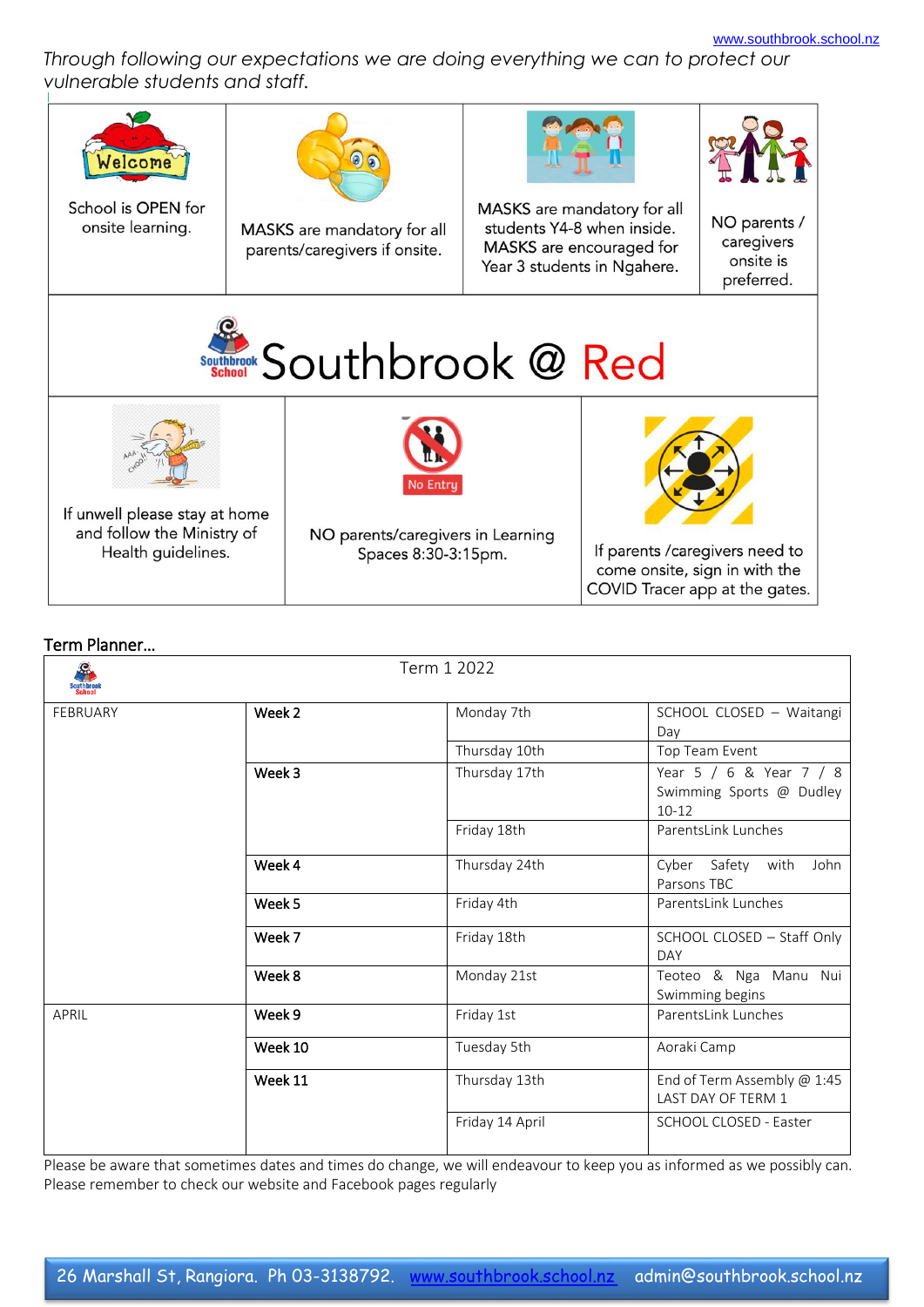## Some others dates to help your planning:

| Term 2:                         | Term $3:$                      | Term 4:                               |
|---------------------------------|--------------------------------|---------------------------------------|
| Term begins: Monday 2 May       | Term begins: Monday 25July     | Term begins: Monday 17 October        |
| School closed:                  | School closed:                 | School Closed:                        |
| Friday 3 June - Staff Only Day  | Monday 5 September             | Monday 24 October - Labour Day        |
| Monday 6 June - Queens Birthday |                                | Thursday 10 November - Staff Only Day |
| Friday 24 June - Matariki       |                                | Friday 11 November - Canterbury       |
|                                 |                                | Anniversary                           |
| Term ends: Friday 8 July        | Term ends: Friday 30 September | Term ends: Thursday 15 December       |

*Road Patrol helper – we are requiring ONE amazing person to help with Southbrook Road Patrol (2:55pm-3:20pm). If you are able to help, please let Kerry or myself know.*

*Have a fabulous Thursday, Friday and long weekend!*

*Our next newsletter will be Wednesday Week 2.*

*Ngā mihi nui Julie*